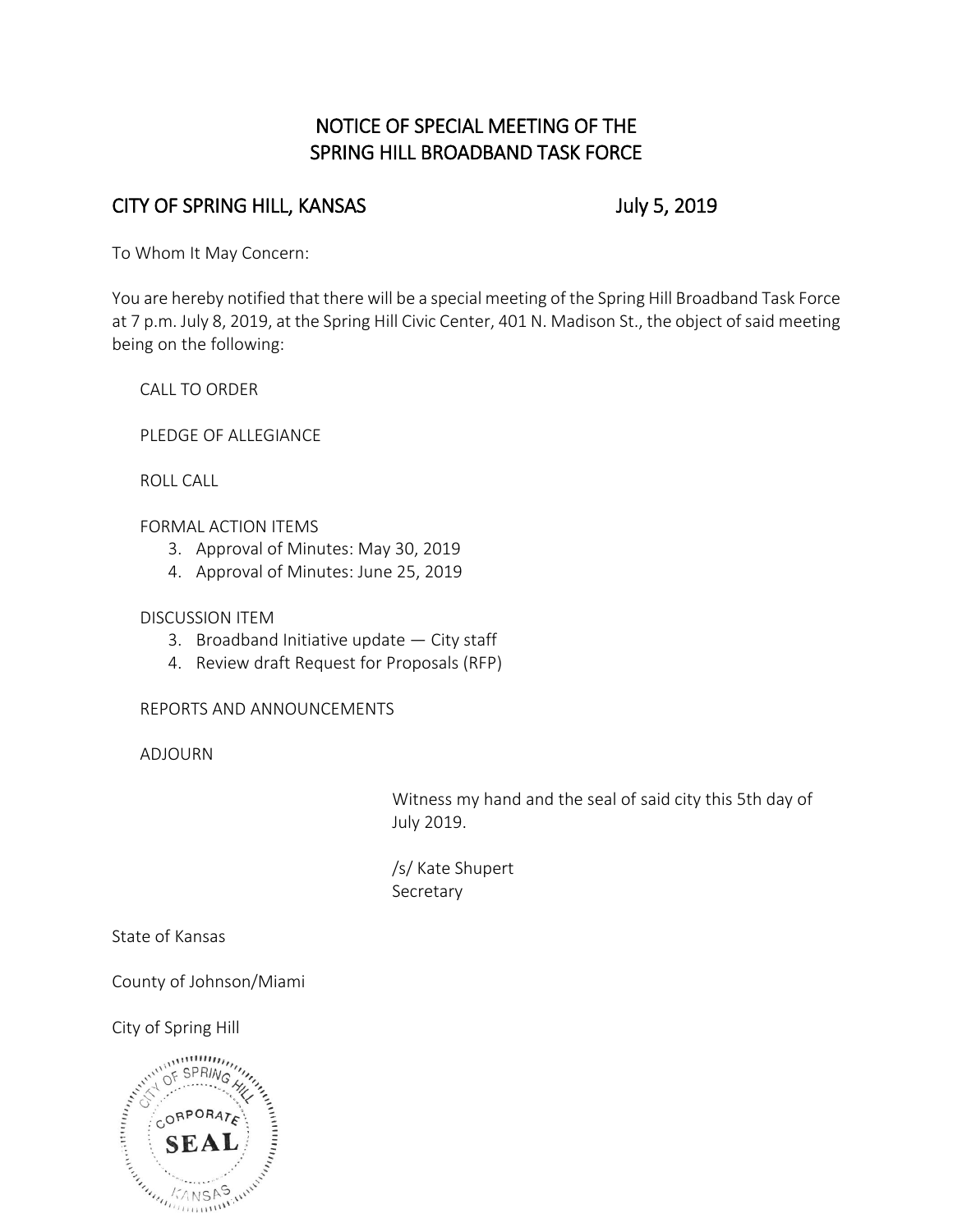#### City of Spring Hill, Kansas Minutes of Broadband Task Force June 25, 2019

A regular session of the Broadband Task Force was scheduled for June 25, 2019, at the Spring Hill Civic Center, 401 N. Madison St., Spring Hill, Kansas.

| Task Members in attendance: Julia Atwell | Carol Thomas<br><b>Brian Peel</b>                                                                                      |
|------------------------------------------|------------------------------------------------------------------------------------------------------------------------|
| Task Members absent:                     | Ricardo Cortez<br>Mark Bye<br>Kyle Griffin                                                                             |
| City Council in attendance:              | Andrea Hughes                                                                                                          |
| Staff in attendance:                     | Assistant City Administrator Melanie Landis<br>Accountant/I.T. Antwone Smoot<br>Public Affairs Specialist Kate Shupert |

Due to a lack of quorum (four or more members), the meeting was canceled.